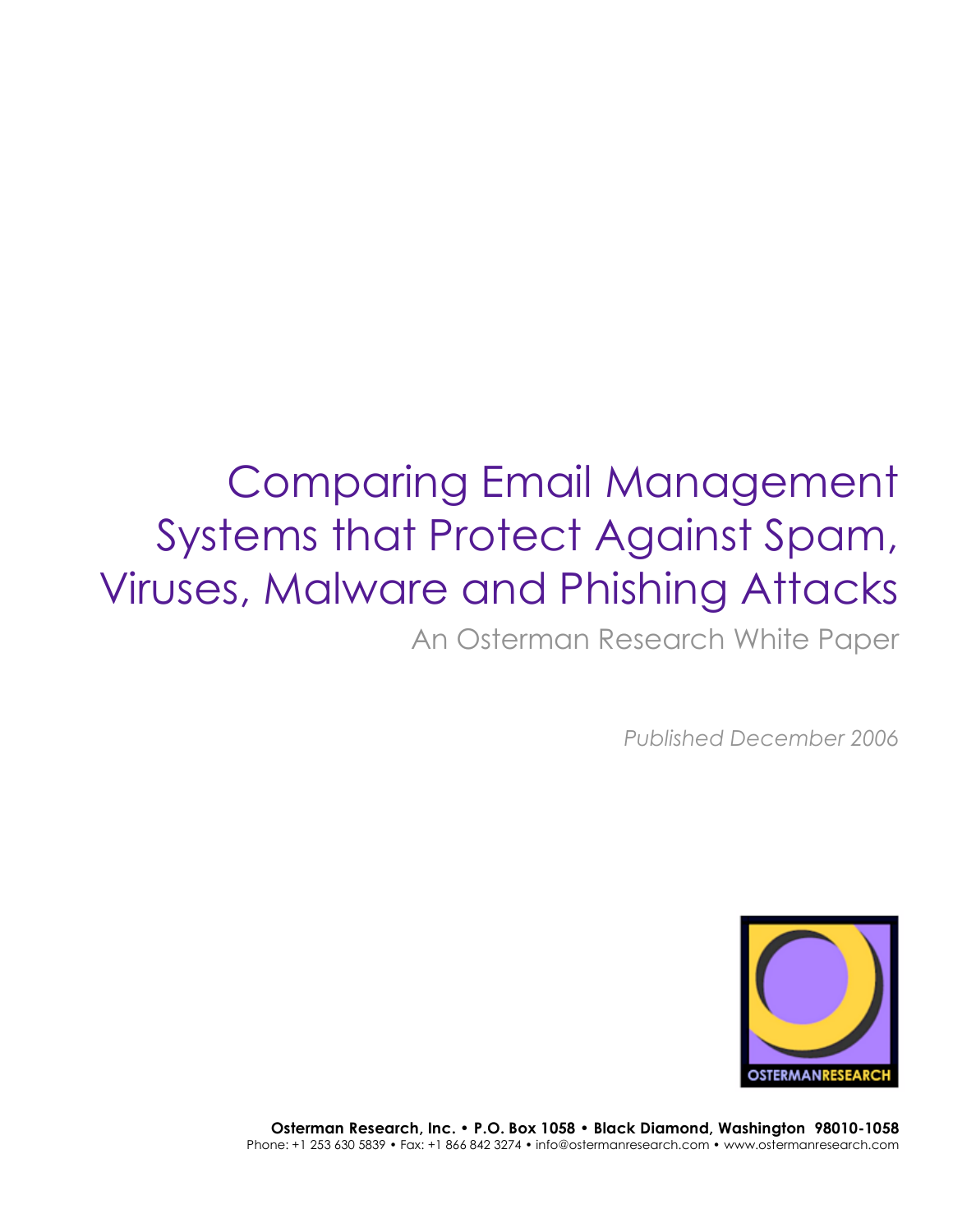# **Why You Should Read This White Paper**

On several levels, email is the most important application used in business today: email is more important than the telephone for the vast majority of users, about 75% of the critical business content that users need on a daily basis is somehow bound up in their email system, and the typical user spends about 30% of his or her day doing something in their email client. In short, email is absolutely critical to the health and efficiency of just about any organization.

Because email is so critical, managing it properly and protecting it from the growing array of threats that impact it is becoming increasingly important. Systems designed to protect email systems and users from spam, viruses, malware, phishing attacks and other threats must be extremely effective, they must operate with virtually no downtime and they must be easy to manage.

To understand organizations' perceptions about various email management systems, Sunbelt Software engaged Osterman Research to survey organizations that are using five different email management systems. This white paper presents the results of those findings, comparing Sunbelt Software's Messaging Ninja with an average of the other four systems.

It is important to note two things about the research conducted for this white paper:

- As part of its proposal, Osterman Research gave Sunbelt Software the option to end the project after the research phase in the event that the survey results were not favorable. That did not happen.
- All of the products researched for this project had strong points and came out at or near the top in some categories that were researched. The products selected for this analysis are all very capable and in use by millions of customers worldwide. In other words, we did not select second-tier products for this analysis.

*designed to protect email systems and users from spam, viruses, malware, phishing attacks and other threats must be extremely effective, they must operate with virtually no downtime and they must be easy to manage.*

*Systems*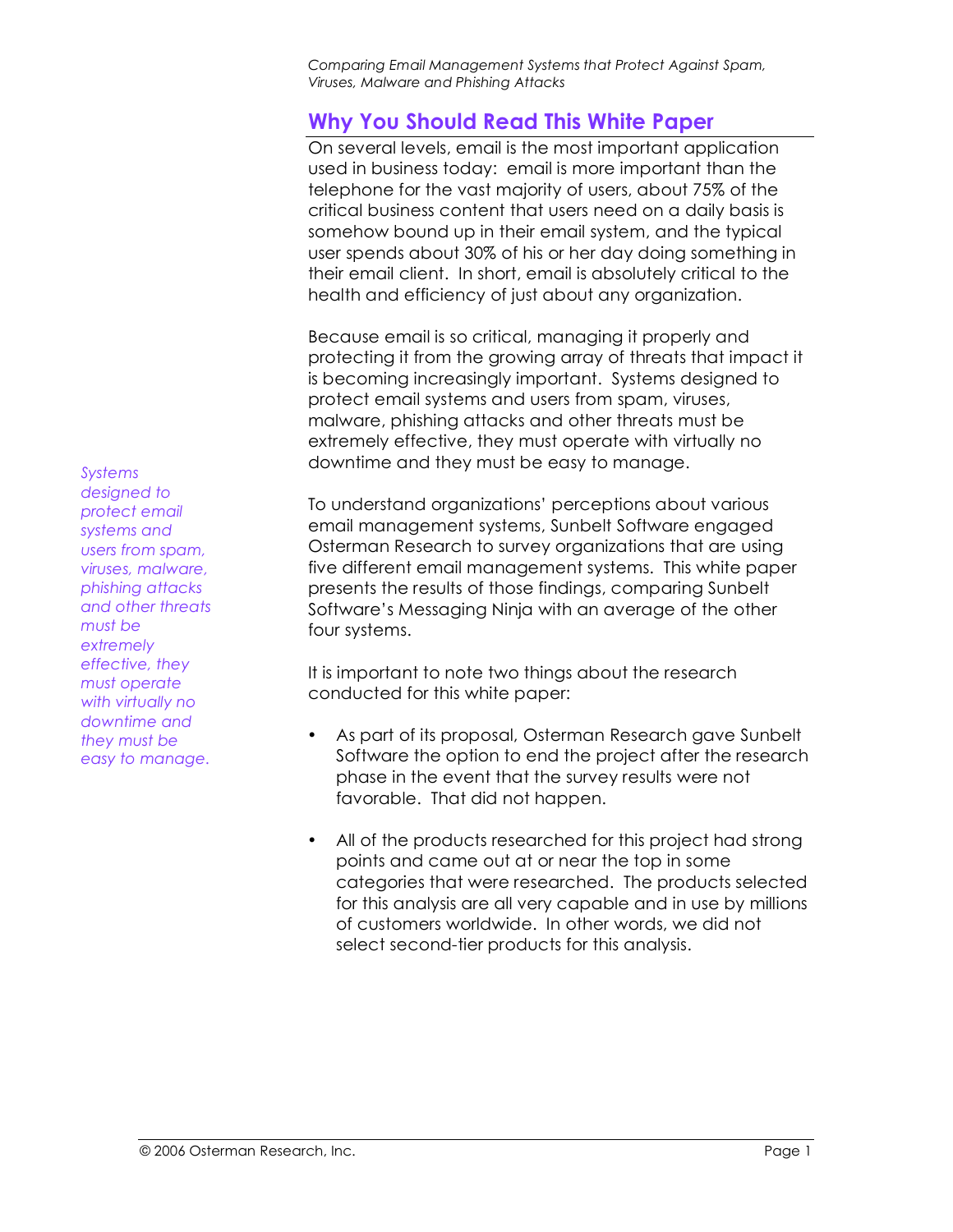# **Methodology**

In designing the survey methodology for this white paper, we wanted to obtain 'real world' results from users of various email management systems instead of relying on laboratory testing of these systems. Our thought was that by understanding how various email management systems are used in production environments, we could obtain a solid understanding of the relative pros and cons of each tool. Further, our methodology could obtain results, such as labor investments required to manage these systems, that would not be available via conventional laboratory testing.

A total of 93 Web-based surveys were conducted during September through November 2006 with North American organizations of various sizes. The respondents were drawn primarily from the Osterman Research Survey Panel, although Sunbelt Software also provided some contacts for this research, as well. The products on which we focused in the surveys were:

- Barracuda Spam Firewall
- GFI MailEssentials
- McAfee GroupShield for Microsoft Exchange
- Sunbelt Software Messaging Ninja
- Symantec Brightmail

We queried survey respondents about the use of these tools in their organizations and then focused the vast majority of the questions on the system with which respondents were most familiar. In order to qualify to complete the survey, respondents had to be involved in the management of their organizations' messaging and/or networking systems, and they had to be using at least one of the products above.

Because we obtained results from small, mid-sized and large organizations, for part of this analysis we chose to narrow our review of the survey findings to organizations in the range of 100 to 6,000 email users. Our goal was to provide an 'apples-to-apples' comparison for things like the number of full-time equivalent (FTE) staff members required to manage various email management systems, eliminating both very small and very large organizations. For other data points that were not dependent on organization size, such as ratings for satisfaction with improvements in spam capture efficiency over time, we used the entire data set that we obtained.

*We queried survey respondents about the presence of these systems in their organizations and then focused the vast majority of the questions on the system with which respondents were most familiar.*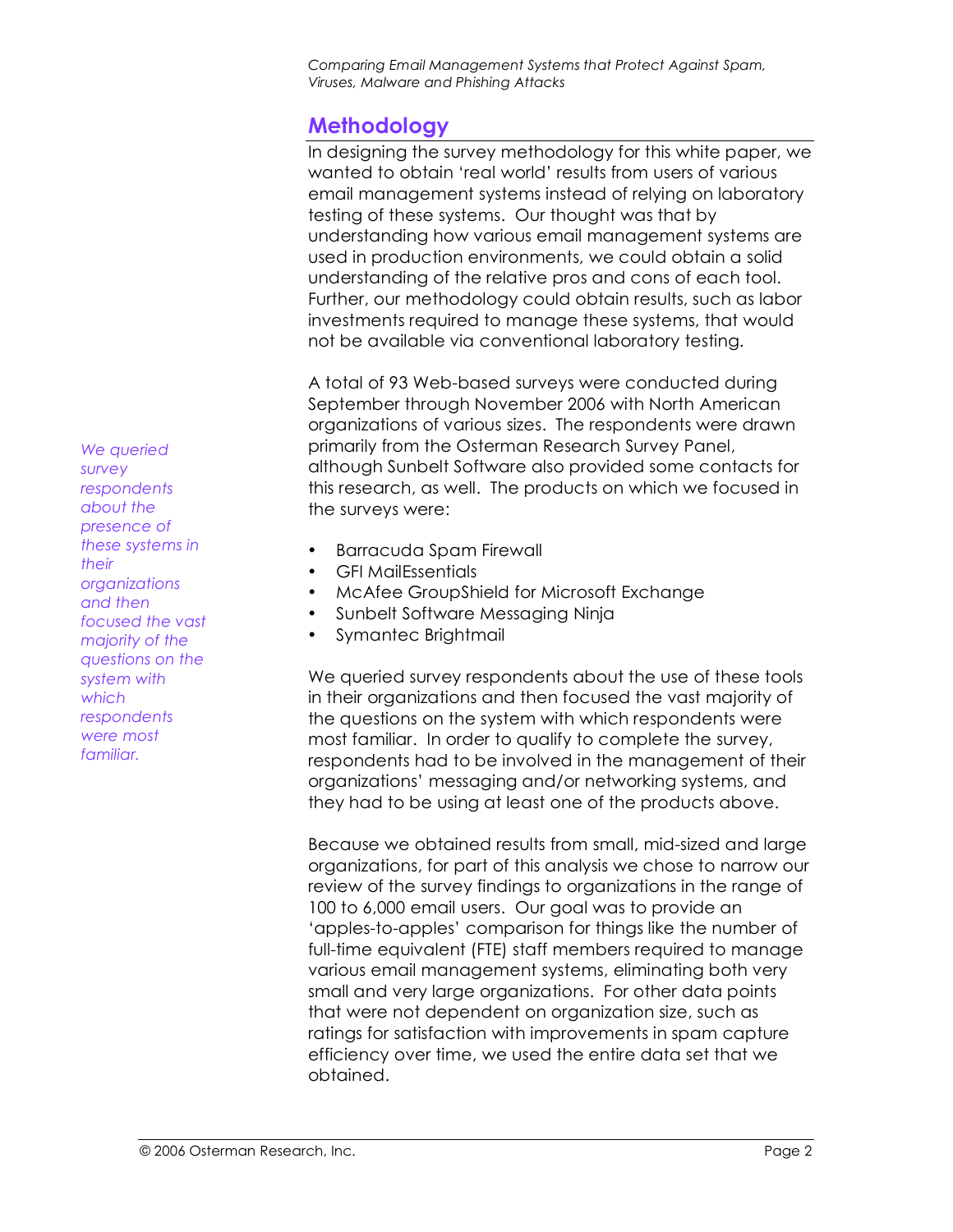Further, because this white paper was sponsored by Sunbelt Software, we chose to compare that company's Messaging Ninja offering – discussed later in this report – with the combined results of the other systems we surveyed instead of comparing Messaging Ninja to the other four products individually.

As an independent research organization that remains vendor agnostic, we wish to report that Messaging Ninja fared very well in our findings, but some of the other products in this analysis also fared quite well, leading some categories.

# **Research Findings**

This section reports on the key findings discovered in the survey conducted for this white paper. The first section discusses a comparison of Messaging Ninja vs. the combined group of other products across all of the surveys conducted. The second section discusses the narrower data set of findings for organizations in the range of 100 to 6,000 email users.

## *Difficult in Managing Various Capabilities*

We asked organizations to rate the difficulty they experience in managing various aspects of their email infrastructure on a scale of 1 to 5, where 1 is 'no problem at all' and 5 is 'extremely difficult'. Specifically, we have included in the table below four key aspects of managing an email system focused on specific areas of protection – the results show the percentage of respondents who provided a rating of '4' or '5' for each activity.

#### **Ratings for Various Email Protection Activities**

|                                          | % Responding '4' or '5' |                      |
|------------------------------------------|-------------------------|----------------------|
| <b>Activity</b>                          | Messaging Ninja         | <b>Other Systems</b> |
| Managing anti-spam systems               | 10.3%                   | 19.0%                |
| Managing anti-virus systems              | 3.4%                    | 15.9%                |
| Managing attachment filtering<br>systems | 4.0%                    | 15.5%                |
| Managing anti-phishing systems           | 0.0%                    | 13.7%                |
| <b>AVERAGE</b>                           | 4.4%                    | 16.0%                |

*Messaging Ninja averaged a very low 4.4% of respondents indicating that various email threat prevention activities were difficult or extremely difficult compared to 16.0% for the average of the other systems.*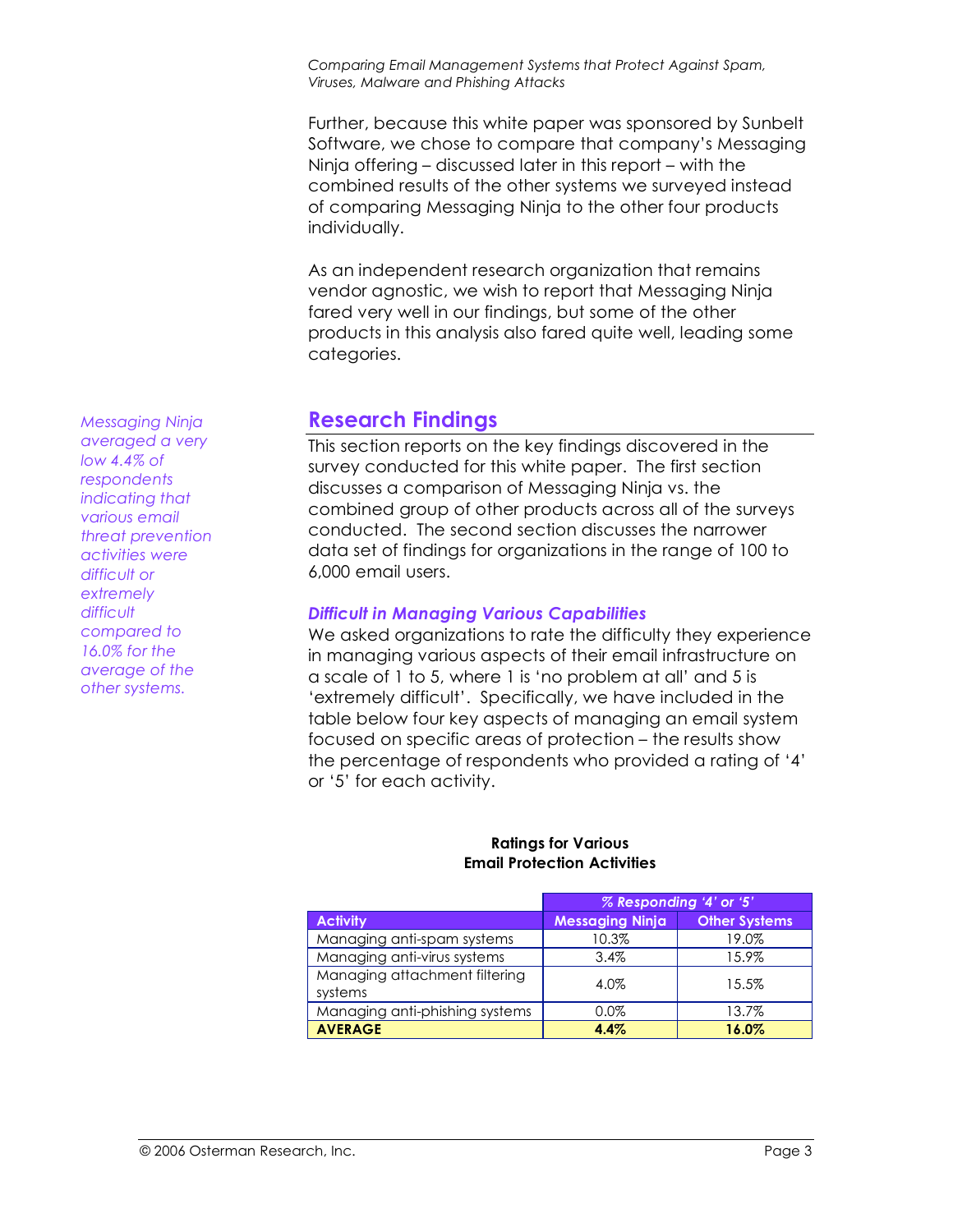It is important to note that Messaging Ninja did not come out on top in all of these categories – GFI MailEssentials came out on top in two of them, for example. However, Messaging Ninja averaged a very low 4.4% of respondents indicating that various email threat prevention activities were difficult or extremely difficult compared to 16.0% for the average of the other systems.

#### *Improvements in Spam Capture Efficiency Over Time*

We also asked organizations to gauge whether or not their anti-spam capabilities were a) getting better over time, b) getting worse, or c) staying about the same. The results of our findings are shown in the table below.

#### **Improvement in Spam Capture Efficiency Over Time**

| <b>Efficiency Over Time Is:</b> | <b>Messaging Ninja</b> | <b>Other Systems</b> |
|---------------------------------|------------------------|----------------------|
| Getting better                  | 55.2%                  | 39.7%                |
| Getting worse                   | 24.1%                  | 22.2%                |
| Staying about the same          | 20.7%                  | 38.1%                |

### *Improvements in Anti-Spam False Positives Over Time*

We also asked organizations to rate whether or not the false positive performance of their anti-spam capabilities was getting better or worse over time, or if it was staying relatively constant. Our findings are shown in the following table.

#### **Improvements in False Positive Performance Over Time**

| <b>Performance Over Time Is:</b> | <b>Messaging Ninja</b> | <b>Other Systems</b> |
|----------------------------------|------------------------|----------------------|
| Getting better                   | 37.9%                  | 47.6%                |
| Getting worse                    | $6.9\%$                | 9.5%                 |
| Staying about the same           | 55.2%                  | 42 9%                |

#### *System Ease of Use*

Because email managers are faced with a growing array of tasks in the context of messaging management, the ease of use for an email management system is critical. We asked organizations to rate the ease of use for their systems on a scale of 1 to 5, where 1 is ' not easy at all' and 5 is 'extremely easy to use'. Our findings are shown in the following table.

*Because messaging managers are faced with a growing array of tasks in the context of messaging management, the ease of use for an email management system is critical.*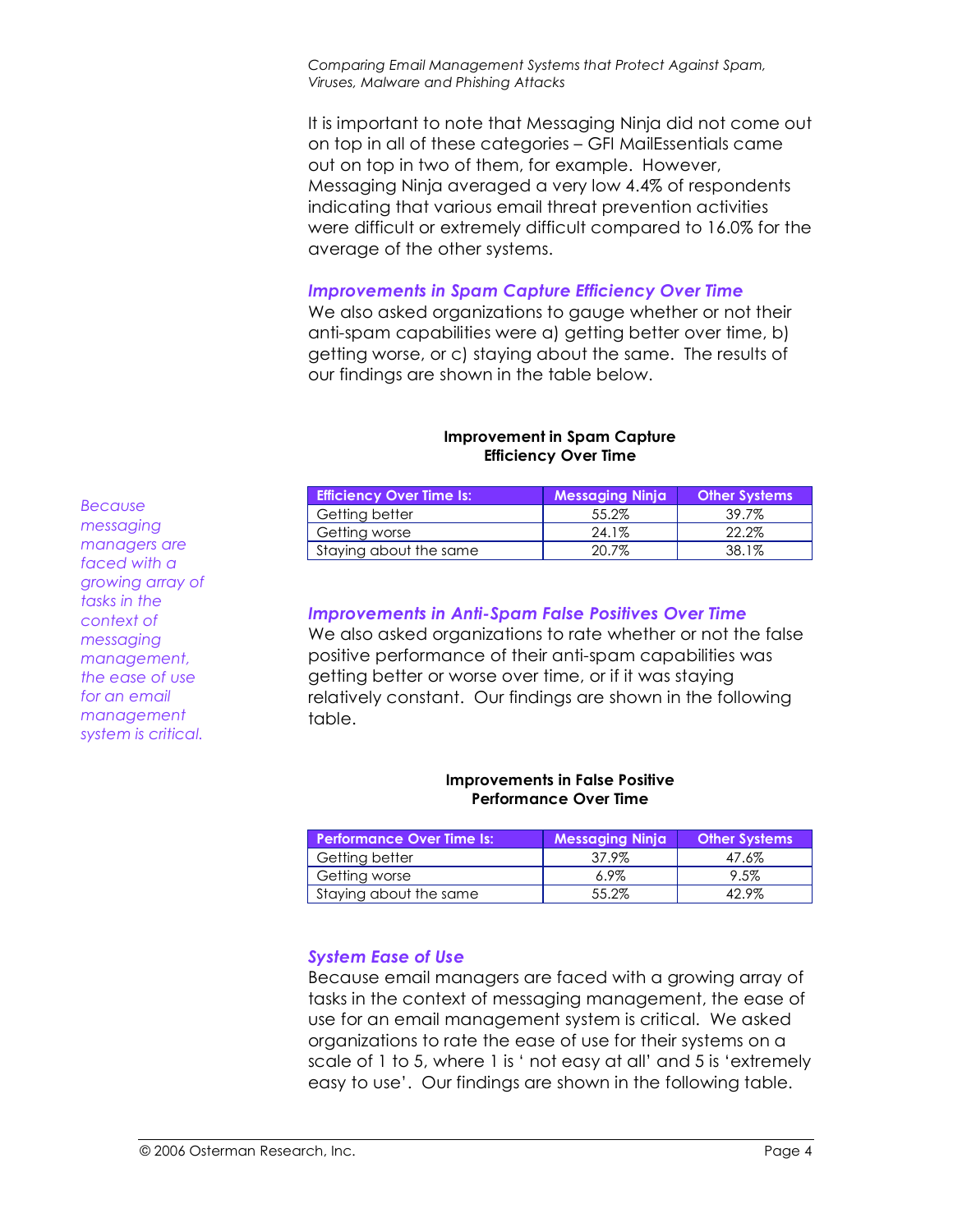#### **Ratings for System Ease of Use**

| <b>System's Ease of Use Is:</b> | <b>Messaging Ninja</b> | <b>Other Systems</b> |
|---------------------------------|------------------------|----------------------|
| Not easy at all                 | $3.4\%$                | $1.6\%$              |
| Not too easy                    | $3.4\%$                | 4.8%                 |
| Moderately easy                 | $6.9\%$                | 28.6%                |
| Easy to use                     | 44.8%                  | 49.2%                |
| Extremely easy to use           | 41.4%                  | 15.9%                |

In this category, Messaging Ninja came out decidedly ahead of the other systems we surveyed, with more than twice the percentage of respondents indicating that the system was 'extremely easy to use'.

## *System Reliability*

Because email systems must operate as close to 24x7 as possible, email security and management systems must be extremely reliable and must operate with virtually no downtime. We asked organizations to rate the reliability of their systems on a scale of 1 to 5, where 1 is ' not reliable at all' and 5 is 'extremely reliable'. Our findings are shown in the following table.

#### **Ratings for System Reliability**

| <b>System's Ease of Use Is:</b> | <b>Messaging Ninja</b> | <b>Other Systems</b> |
|---------------------------------|------------------------|----------------------|
| 1 - Not reliable at all         | 0.0%                   | 0.0%                 |
| 2 – Not too reliable            | 3.4%                   | 4.9%                 |
| 3 – Moderately reliable         | 20.7%                  | 23.0%                |
| $4 -$ Reliable                  | 48.3%                  | $60.7\%$             |
| 5 - Extremely reliable          | 27.6%                  | 11.5%                |

Here again, Messaging Ninja fared very well in our research, with more than twice the percentage of respondents indicating that the system is 'extremely reliable'. Barracuda Spam Firewall also fared well, with 23% indicating that the system is 'extremely reliable'.

# *Data From Organizations of 100 to 6,000 Email Users*

This next section examines a subset of the data analyzed above and, as mentioned in the Methodology section, includes only organizations of between 100 and 6,000 email users.

*Because messaging systems must operate as close to 24x7 as possible, email security and management systems must be extremely reliable and must also operate with virtually no downtime.*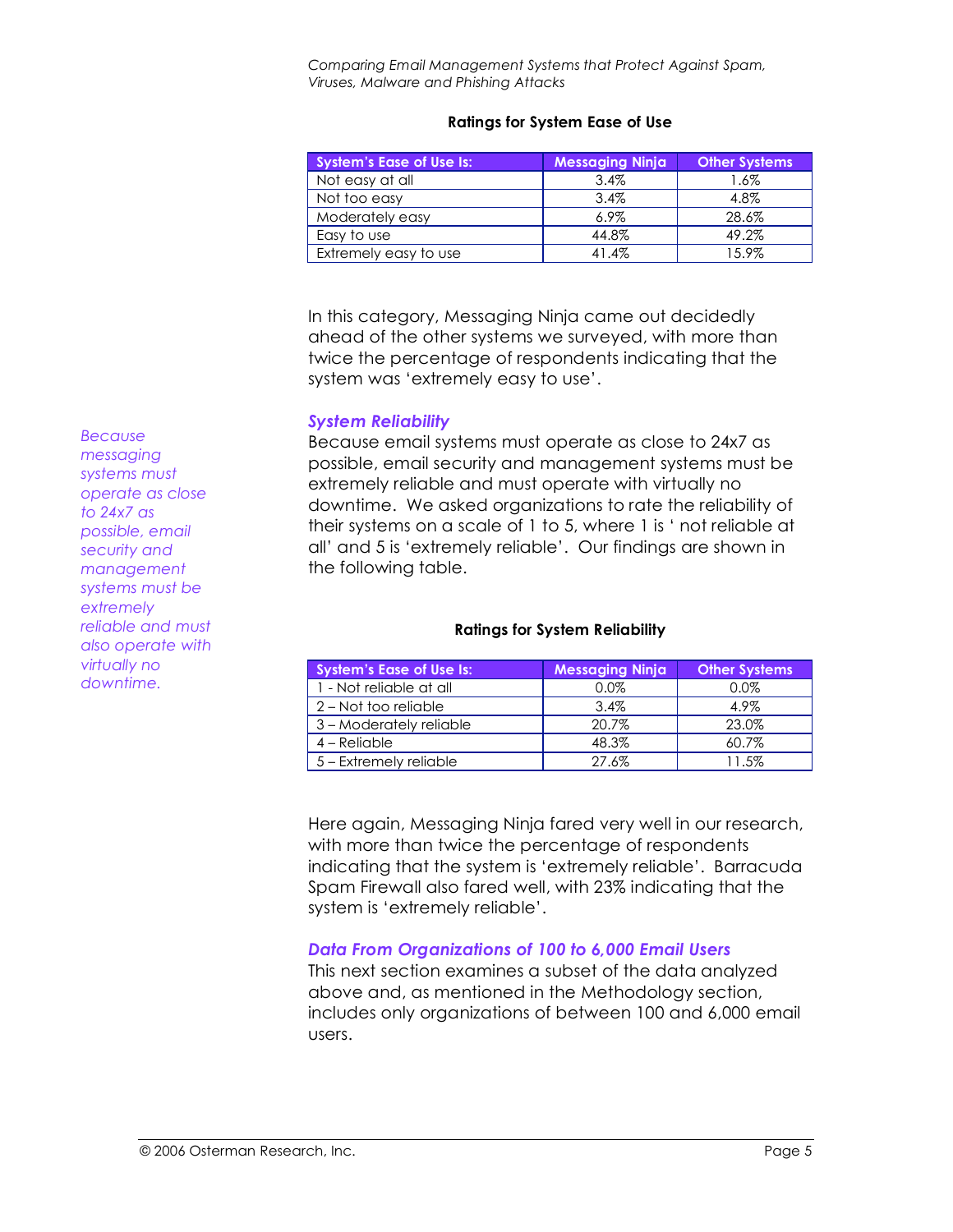## *Time Spent Deploying Security Capabilities*

We asked organizations about the number of person-hours that went into both the deployment of their email management systems, as well as the amount of time spent during a typical week in managing these systems. In order to normalize these findings, we calculated the number of person-hours per 1,000 email users. Our survey findings for the amount of time spent deploying various systems is shown in the following table.

#### **Person-Hours Spent Deploying Messaging Management Systems per 1,000 Email Users**

| <b>Activity</b>                          | <b>Messaging Ninja</b> | <b>Other Systems</b> |
|------------------------------------------|------------------------|----------------------|
| Managing anti-spam systems               | 3.0                    | 10.0                 |
| Managing anti-virus systems              | 4.0                    | 16.0                 |
| Managing attachment filtering<br>systems | 2.0                    | 3.0                  |
| Managing anti-phishing systems           | 0.0                    | 0.5                  |
| <b>AVERAGE</b>                           | 2.3                    | 74                   |

Another important aspect of any email management system, and one that becomes extremely important for smaller organizations, is the amount of time required to manage it. Our findings for the number of person-hours per 1,000 email users is shown in the following table.

#### **Person-Hours Spent Managing Messaging Management Activities per 1,000 Email Users During a Typical Week**

| <b>Activity</b>                          | <b>Messaging Ninja</b> | <b>Other Systems</b> |
|------------------------------------------|------------------------|----------------------|
| Managing anti-spam systems               | 2.0                    | 3.0                  |
| Managing anti-virus systems              | 1.5                    | 4.0                  |
| Managing attachment filtering<br>systems | 1 ∩                    | 2.0                  |
| Managing anti-phishing systems           | 0.0                    | 0.0                  |
| <b>AVERAGE</b>                           | 1.1                    | 2.3                  |

This finding is significant: Messaging Ninja requires one-half of the IT time investment during a typical week to manage it compared to an average of the other systems. Our research found wide variability in the amount of time required for managing these systems.

If we extend the data in the table above to annual time investments and use a fully burdened annual salary for an IT

*Another important aspect of any messaging management system, and one that becomes extremely important for smaller organizations, is the amount of time required to manage it.*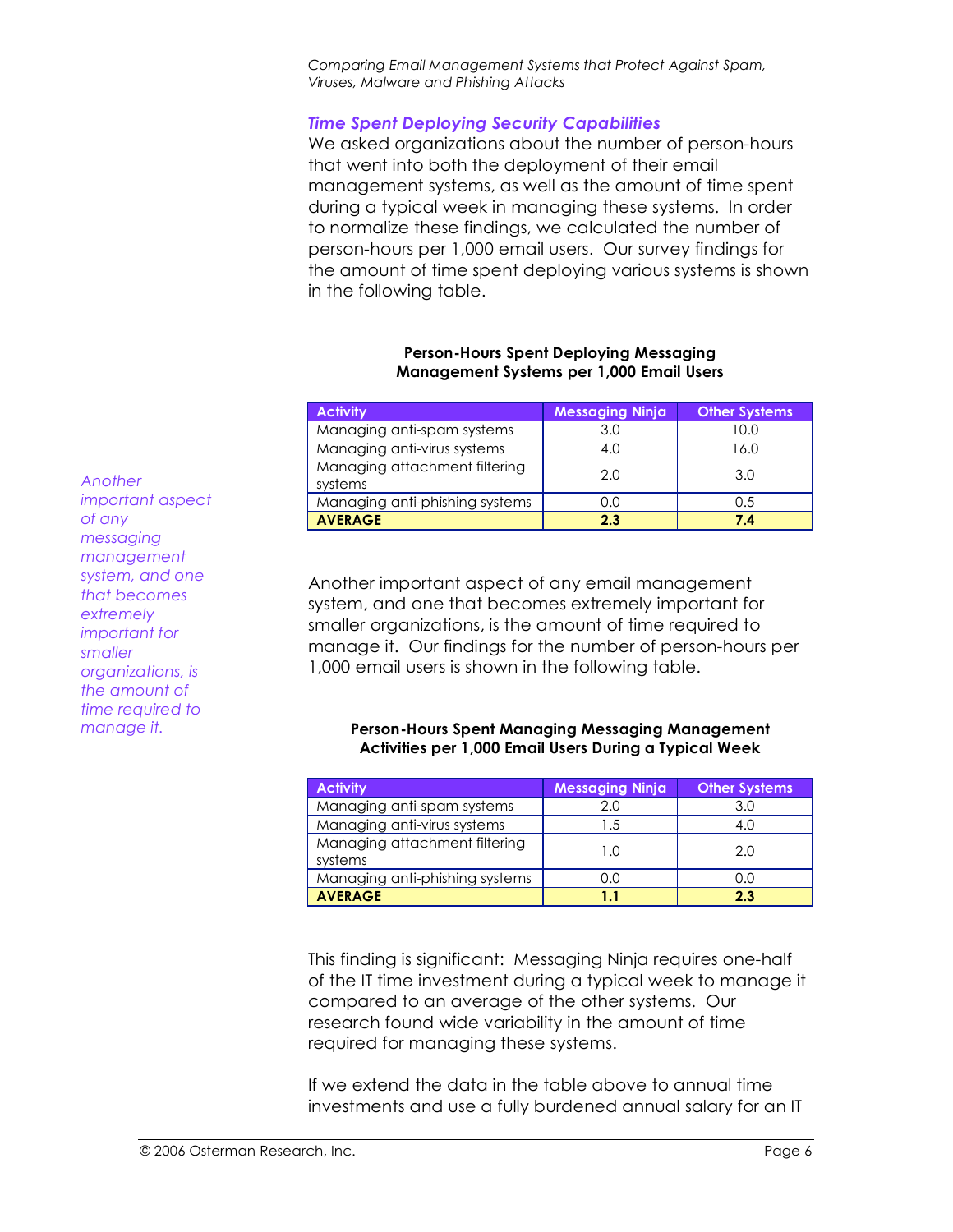administrator of \$80,000 per year, then we find that Messaging Ninja, for the activities shown above, will have a labor cost of \$2.25 per user per year versus \$4.50 per user per year for the average of the other systems. Keep in mind that these costs are only for the labor required to manage email security activities.

# **Sunbelt Software's Messaging Ninja**

Sunbelt Messaging Ninja, released in May 2006, is a third generation, policy-based messaging security framework that provides system administrators with an easy to use weapon to enforce email security polices. Ninja protects networks against spam, phishing, viruses and other messaging security threats, and provides unparalleled flexibility and reliability at the same time.

Ninja gives administrators several security layers for message inspection, cleaning and management. By using multiple scanning engines for both spam and viruses and by integrating other messaging security rules, all treatment of messages occurs at the server, not at end-users' workstations. Because no client software needed, administration time is minimized. Further, because the modules within Messaging Ninja are designed to work together, the system provides a powerful combination of 'best-of-breed' and 'all-in-one'.

Unlike legacy security products that filter at the gateway, Ninja's Suspicious Mail Attachment Removal Technology™ (SMART) is the first policy-based attachment filter that filters all attachments based on email direction – inbound, outbound or internally within the organization. Additionally, Ninja actually looks inside many types of files to determine their true identity instead of relying solely on file extensions. This means that simply renaming a ".exe" file to a ".txt" extension will not fool the Ninja attachment filter, providing an important zero-day attack protection capability.

Ninja is policy-based so that administrators can create different settings for users and groups of users for 100% detection and removal of possible malicious attachments. At the same time, Ninja allows policy-level exceptions for outbound and internal traffic. The anti-virus and antiphishing plug-ins together are highly effective with extremely low overhead.

*Sunbelt*

*Messaging Ninja, released in May 2006, is a third generation, policy-based messaging security framework that provides system administrators with an easy to use weapon to enforce email security polices.*